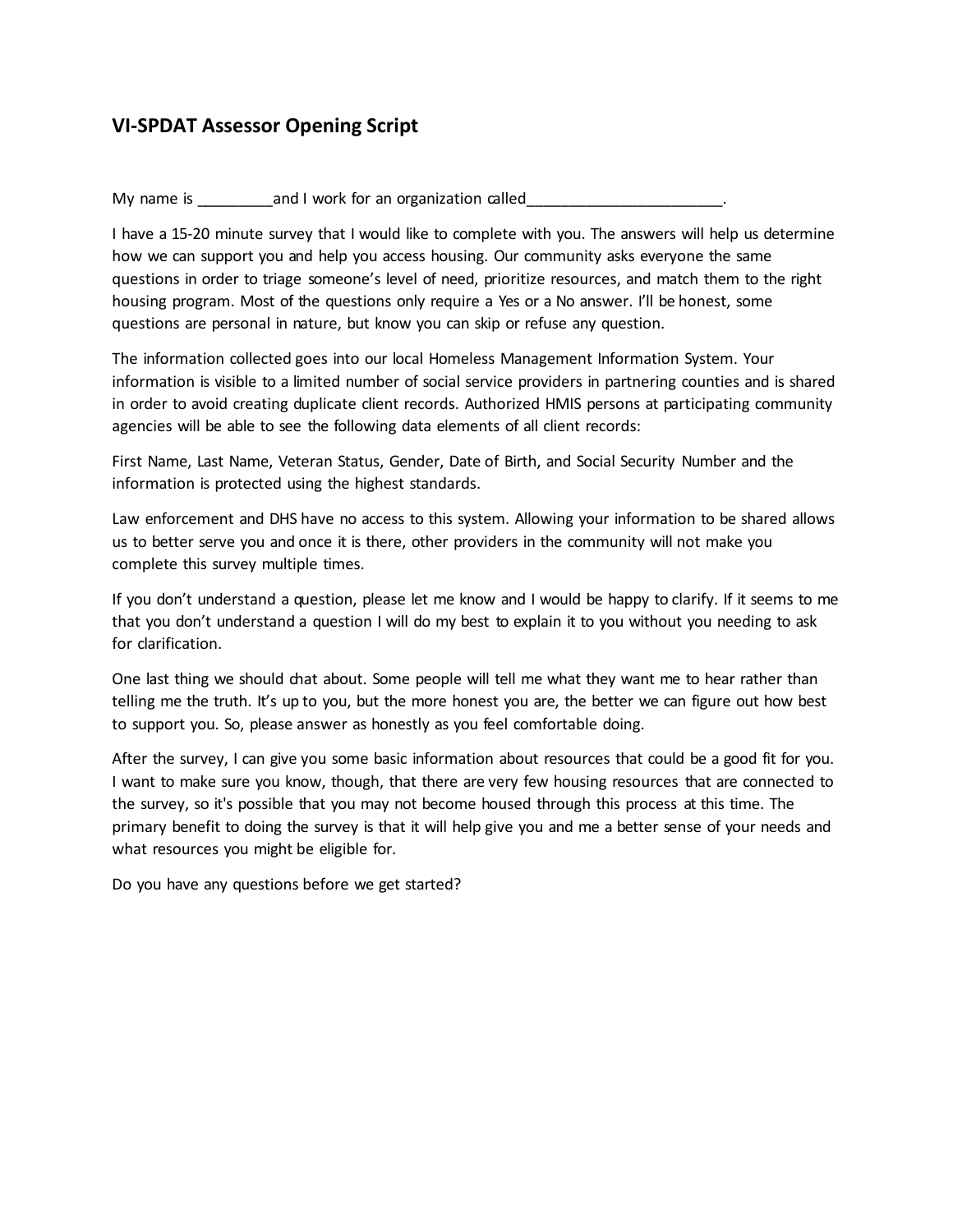## **VI-SPDAT Assessor Closing Script and Next Steps**

We just completed the VI-SPDAT assessment, which is one helpful step you can take to look for permanent housing through the Coordinated Entry system - here's what is next in the process:

1. Stay in touch! It is really important that you keep in touch with your providers and the places that you get services (shelters, drop-in centers, outreach workers, etc.). Staying engaged in services will help us know how to contact you, how you are doing, and what other ways we can support you. Our Coordinated Entry System is prioritized by need, meaning it is not a first come first serve waitlist and the list is always changing. Staying in engaged with providers means you will continue to receive services you need and opportunities available that are outside of the Coordinated Entry System.

2. Keep your contact info up to date! Let a service provider know if your contact information changes or if you start hanging out in a new place. It is important to have your best contact information in the Coordinated Entry system so we can contact you easily if we have an update on a housing opportunity for you.

3. Get your essential documents! Having all your important documents will help you be ready for any housing opportunities that become available. We can help you in getting the following documents:

- a. photo ID
- b. Social Security Card
- c. Birth Certificate
- d. Proof of income (if applicable)
- e. Disability verification (if applicable)
- f. Veteran documents (if applicable)

4. Explore housing options and other resources outside of Coordinated Entry. There are very limited housing resources within the Coordinated Entry System compared to all the people who need housing assistance – only 15-25% of individuals assessed have been matched to a permanent housing resource. Coordinated Entry in not the only housing option in Central Oregon. For example, the waitlist does not include Section 8, public housing, or low-income housing. It is highly encouraged that you continue to keep searching for other housing options while you are on the Central Wait List.

5. Let us know if there is a major change in your life circumstances. Since the VISPDAT assessment just looks at what's going on in your life right now and major things can sometimes change, let us know if there is a major change (like a new, serious medical diagnosis), so that we can update your VI-SPDAT